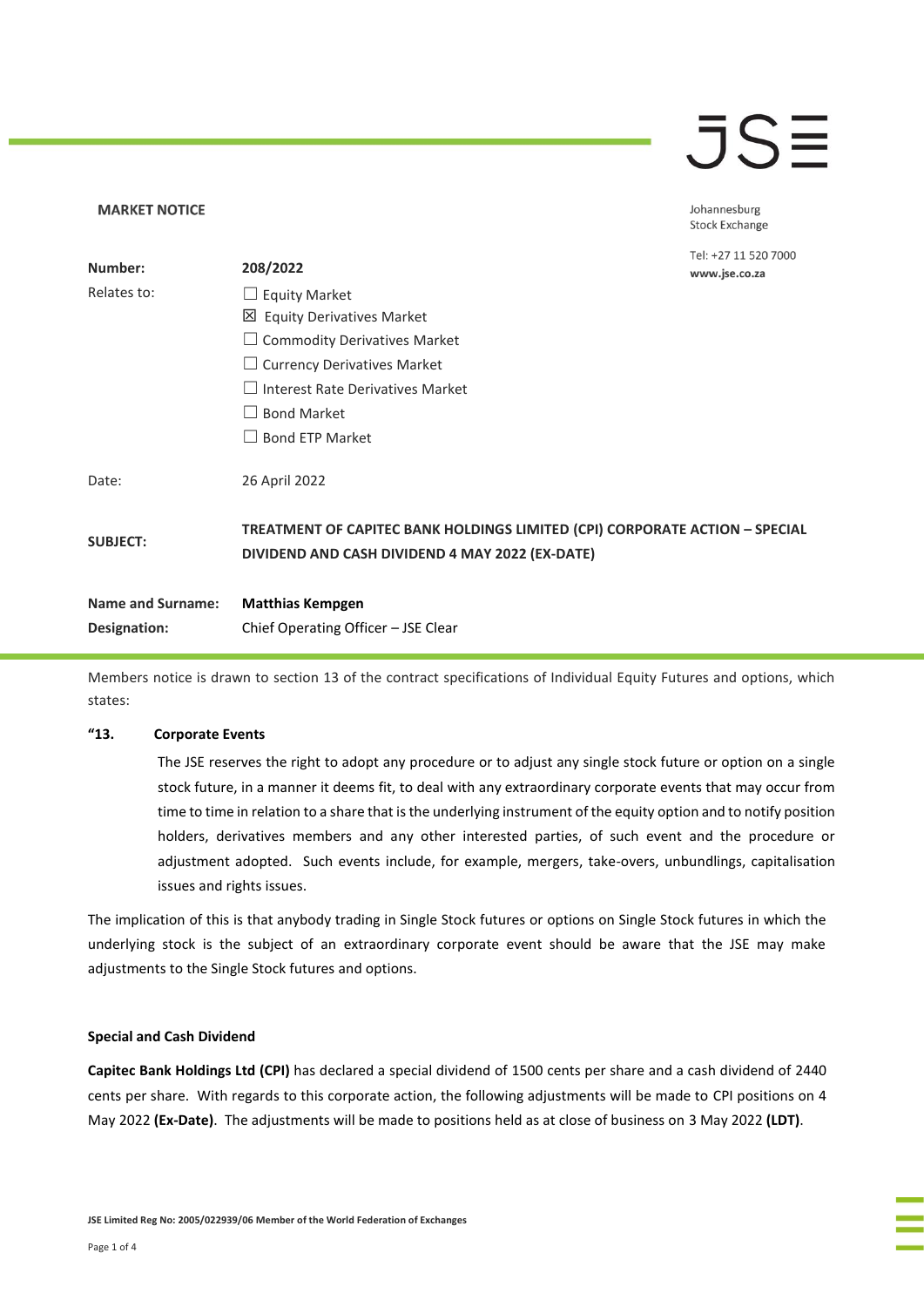# $JS\equiv$

### **Please note**:

Adjustments will be made to all contracts where CPI is the underlying share. These contracts include:

| <b>Contract Code</b>  | <b>JSE Instrument Type</b> |
|-----------------------|----------------------------|
| 15JUN22 CPI PHY DN    | <b>Dividend Neutral</b>    |
| 19MAY22 CPI PHY       | Single Stock               |
| 19MAY22 CPI CSH       | Single Stock               |
| 15DEC22 CPI PHY       | Single Stock               |
| 15DEC22 CPI PHY 1100P | Single Stock               |
| 15JUN22 CPI CSH       | Single Stock               |
| 15JUN22 CPI PHY       | Single Stock               |
| 15SEP22 CPI PHY DN    | <b>Dividend Neutral</b>    |
| 21JUL22 CPI CSH       | Single Stock               |
| 15JUN22 CPI CSH DN    | Dividend Neutral           |
| 21JUL22 CPI PHY       | Single Stock               |
| 18AUG22 CPI CSH       | Single Stock               |
| 18AUG22 CPI PHY       | Single Stock               |
| 15SEP22 CPI CSH       | Single Stock               |
| 15SEP22 CPI PHY       | Single Stock               |
| 15DEC22 CPI PHY 2000P | Single Stock               |
| 15DEC22 CPI PHY 800P  | Single Stock               |
| 15DEC22 CPI PHY 1400P | Single Stock               |
| 15DEC22 CPI PHY 2200C | Single Stock               |
| 15DEC22 CPI PHY 1600P | Single Stock               |
| 15DEC22 CPI PHY DN    | Dividend Neutral           |
| 20OCT22 CPI CSH       | Single Stock               |
| 15SEP22 CPI CSH DN    | Dividend Neutral           |
| 20OCT22 CPI PHY       | Single Stock               |
| 15DEC22 CPI PHY 1500P | Single Stock               |
| 15SEP22 CPI CSH 1100P | Single Stock               |
| 17NOV22 CPI CSH       | Single Stock               |
| 17NOV22 CPI PHY       | Single Stock               |
| 15DEC22 CPI CSH       | Single Stock               |
| 19JAN23 CPI CSH       | Single Stock               |
| 19JAN23 CPI PHY       | Single Stock               |
| 16MAR23 CPI PHY DN    | Dividend Neutral           |
| 15DEC22 CPI CSH DN    | Dividend Neutral           |
| 16FEB23 CPI CSH       | Single Stock               |
| 16FEB23 CPI PHY       | Single Stock               |
| 15JUN22 CPI PHY 1880P | Single Stock               |
| 16MAR23 CPI CSH       | Single Stock               |
| 16MAR23 CPI PHY       | Single Stock               |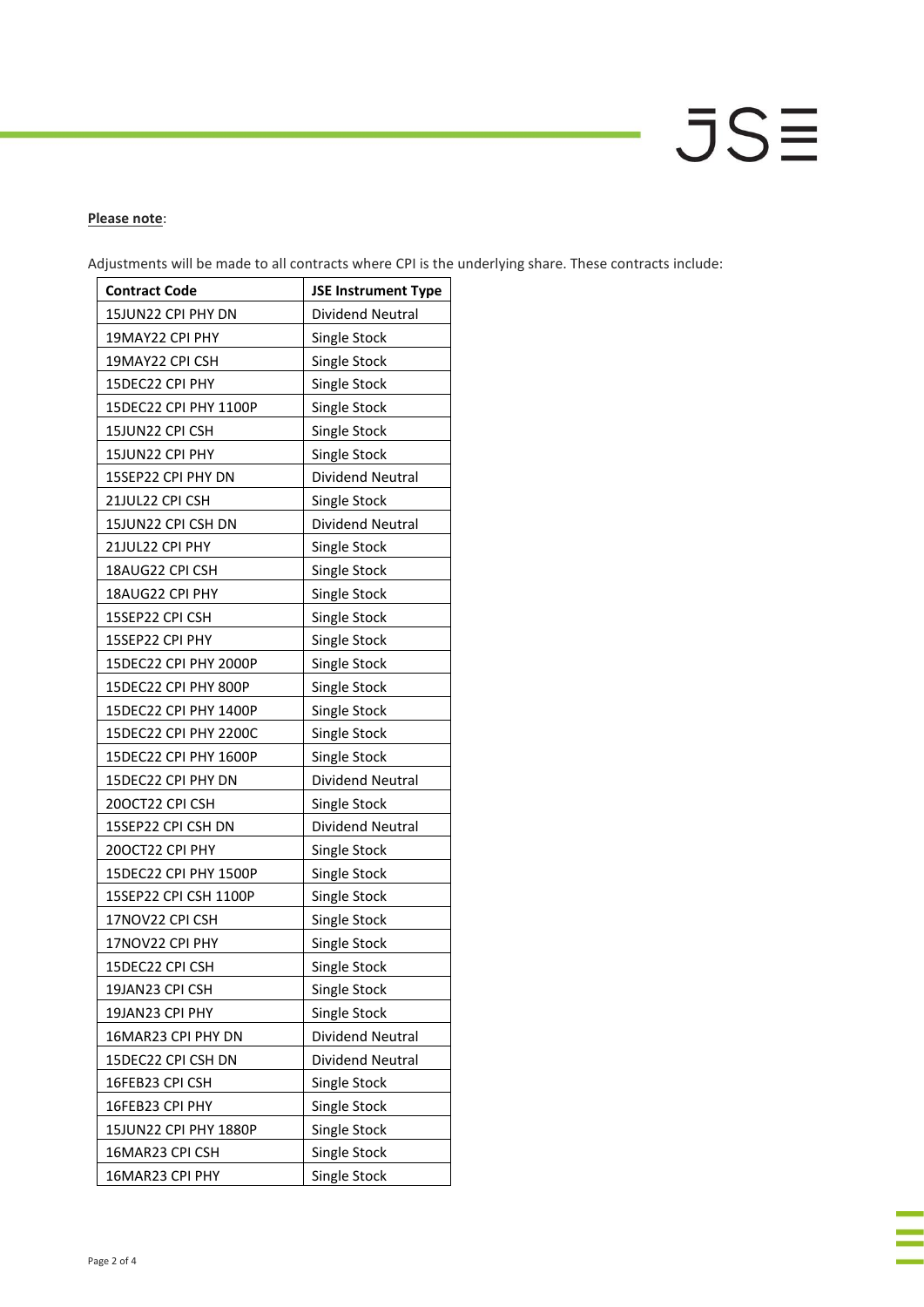# JSE

| 20APR23 CPI CSH           | Single Stock     |
|---------------------------|------------------|
| 20APR23 CPI PHY           | Single Stock     |
| 15JUN22 CPI PHY 2000P     | Single Stock     |
| 16MAR23 CPI CSH CFD RODI  | CFD              |
| 16MAR23 CPI CSH CFD SABOR | <b>CFD</b>       |
| 15JUN23 CPI PHY DN        | Dividend Neutral |
| 16MAR23 CPI CSH DN        | Dividend Neutral |
| 18MAY23 CPI CSH           | Single Stock     |
| 18MAY23 CPI PHY           | Single Stock     |
| 15JUN22 CPI PHY 2300P     | Single Stock     |
| 15JUN23 CPI CSH           | Single Stock     |
| 15JUN23 CPI PHY           | Single Stock     |

### **1. FUTURES CONTRACTS**

The futures position will be increased by the following factor:

Calculation of futures factor:

**Spot price / adjusted price**

### Where:

**Spot price** = the official closing price of the underlying share on **3 May 2022 (LDT) – 24.4 (Cash Dividend)**

**Adjusted price** = Spot price – **15** (**Special Dividend**).

Example: If the official closing price of the underlying shares on 3 May 2022 **(LDT)** is 2143.64, the following would apply:

Spot price = 2143.64 – 24.4**= 2119.24**

Adjusted price = 2119.24 **–** 15

= **2104.24**

Futures factor = 2119.24 / 2104.24

= **1.007128**

**I.e.,** Current positions**\***factor (rounded to nearest whole contract) = the number of total contracts. Additional contracts will be created at an initial value of zero.